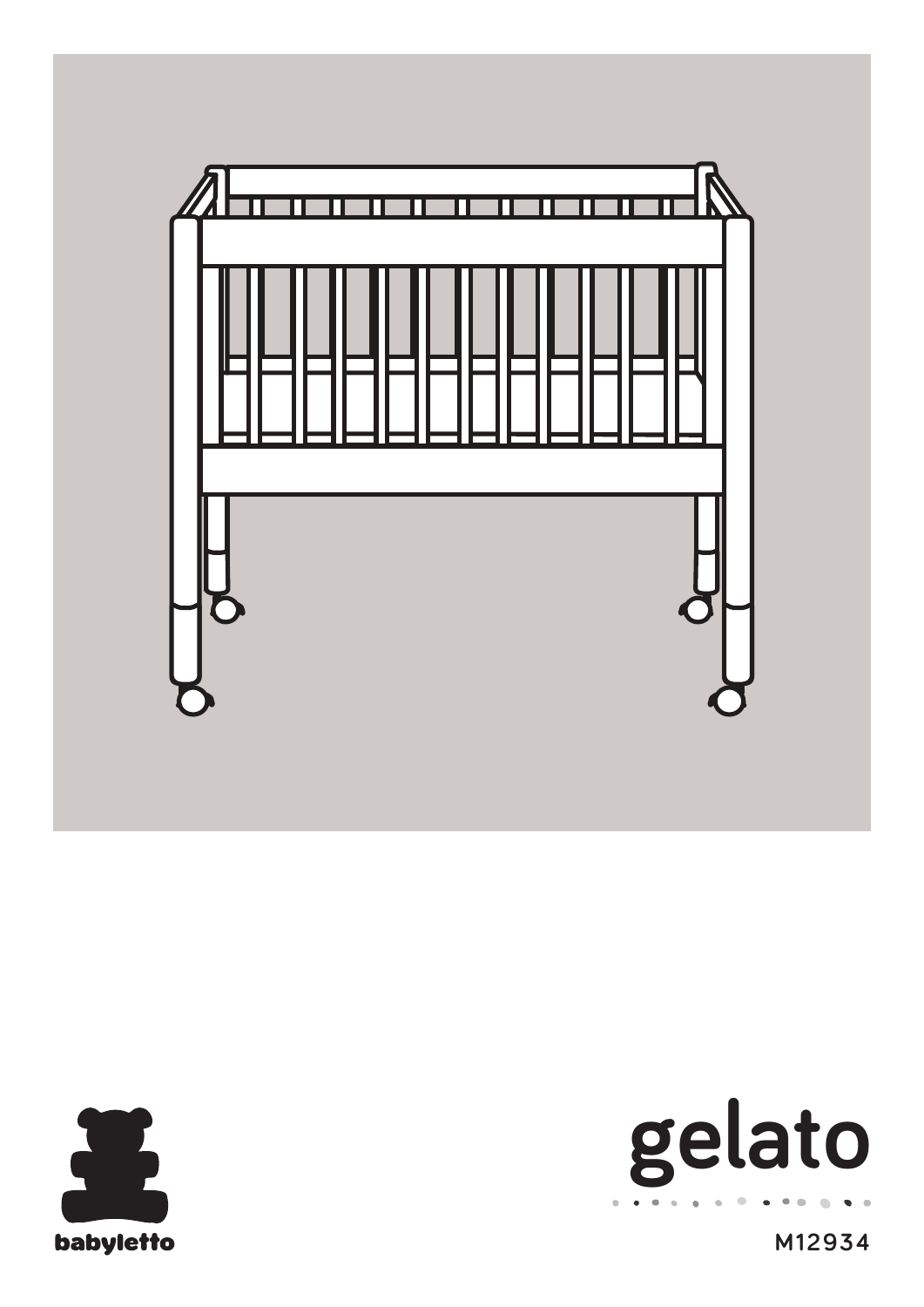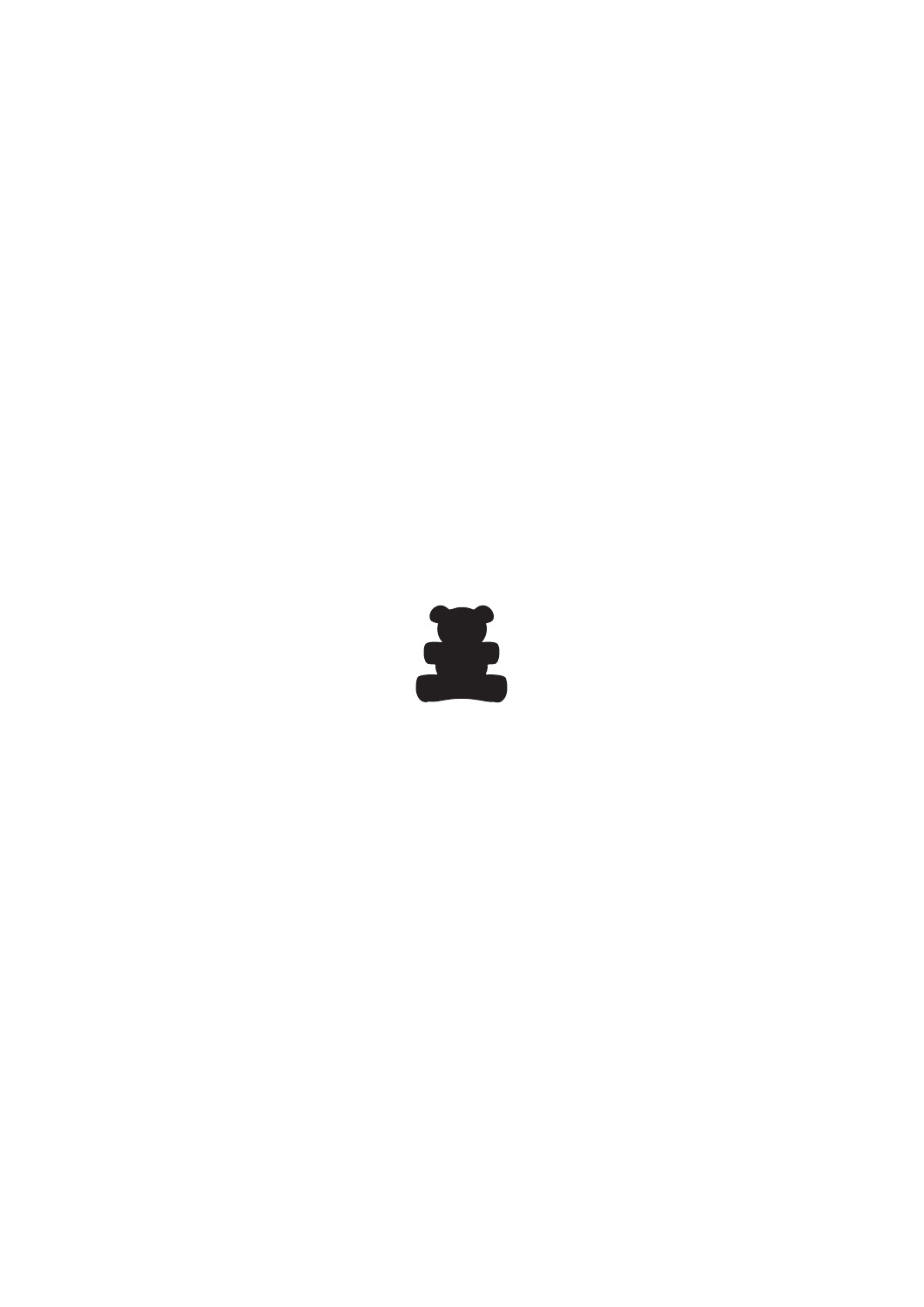

Life's about to change, huh?

No worries, we are here to help. Everything we design is made with one goal in mind – to help you create the coolest nursery on the block (and hopefully, get you some zzz's)!

When you are all set up, share your mini me's style with us at #babyletto and join our community of modern parents and parents-to-be!

> xoxo, @babyletto

# **¡hola!**

Se acerca un gran cambio en la vida, ¿no?

Calma, estamos aquí para ayudar. ¡Todo lo que diseñamos se elabora con un objetivo en mente – ayudar a crear el cuarto de bebé más bello del vecindario (y que sirva además para facilitar que los padres logren un sueño reparador)!

¡Cuando quede todo instalado, comparta con nosotros su estilo encantador en #babyletto y únase a nuestra comunidad de futuros padres modernos!

> Besos y abrazos, @babyletto

## **eh!**

La vie est sur le point de changer, hein? Ne vous inquiétez pas. Nous sommes là pour vous aider. Tout ce que nous concevons respecte une même optique – vous aider à créer la pouponnière la plus agréable qui soit dans le voisinage (et qui, nous l'espérons, vous permettra de fermer l'œil)!

Lorsque vous serez fin prêt, n'hésitez pas à partager avec nous le style de votre rejeton à l'aide du mot-clic #babyletto et de vous joindre à notre communauté de parents modernes et de futurs parents!

> xoxo, @babyletto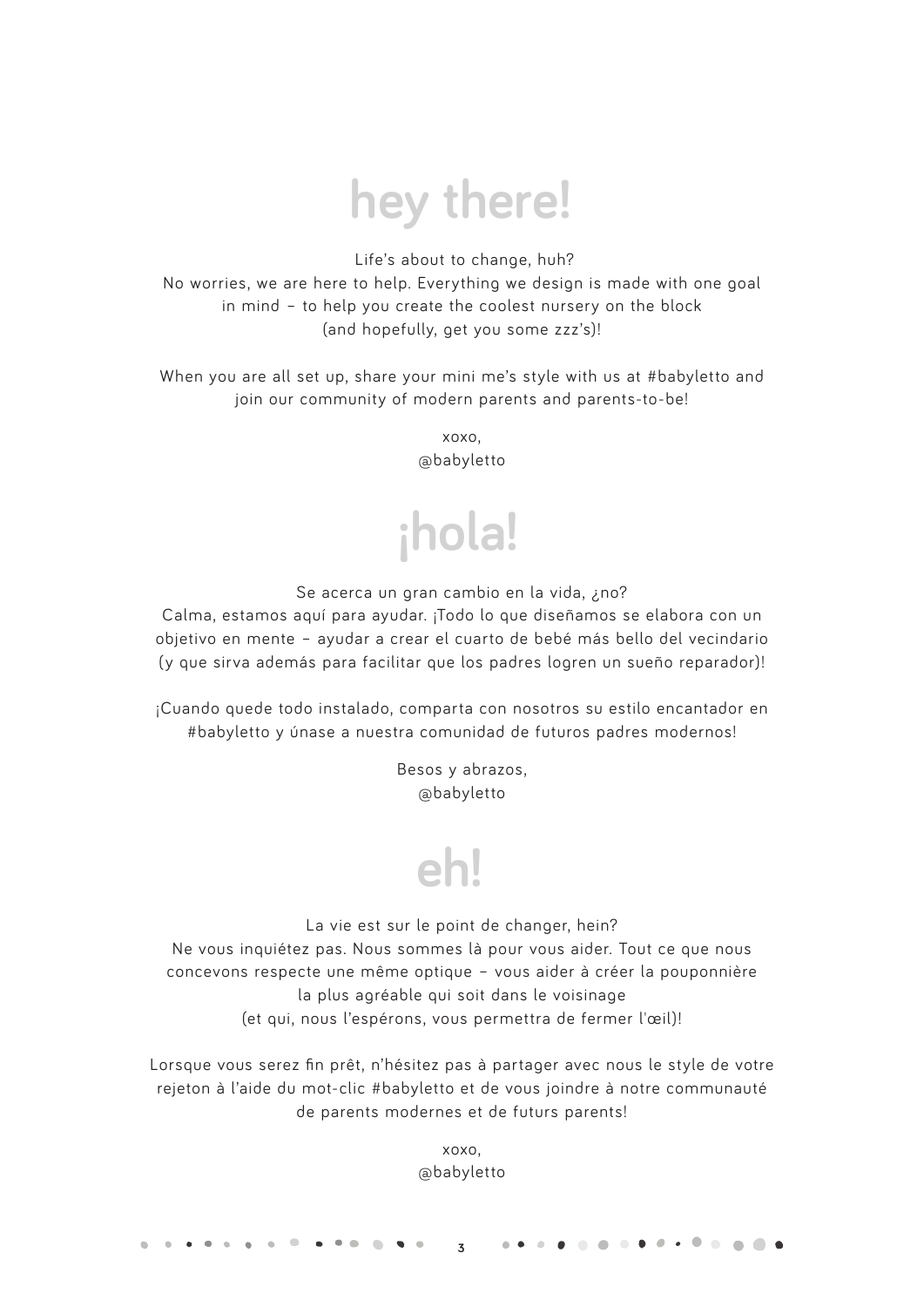

**para comenzar**

**pour commencer**



If you need help or have questions, please let us know!

Si necesita ayuda o si tiene preguntas, ¡no deje de contactarnos!

Si vous avez besoin d'aide ou avez des questions, n'hésitez pas à nous le faire savoir!

### **BABYLETTO.COM/SUPPORT (323) 282-5163**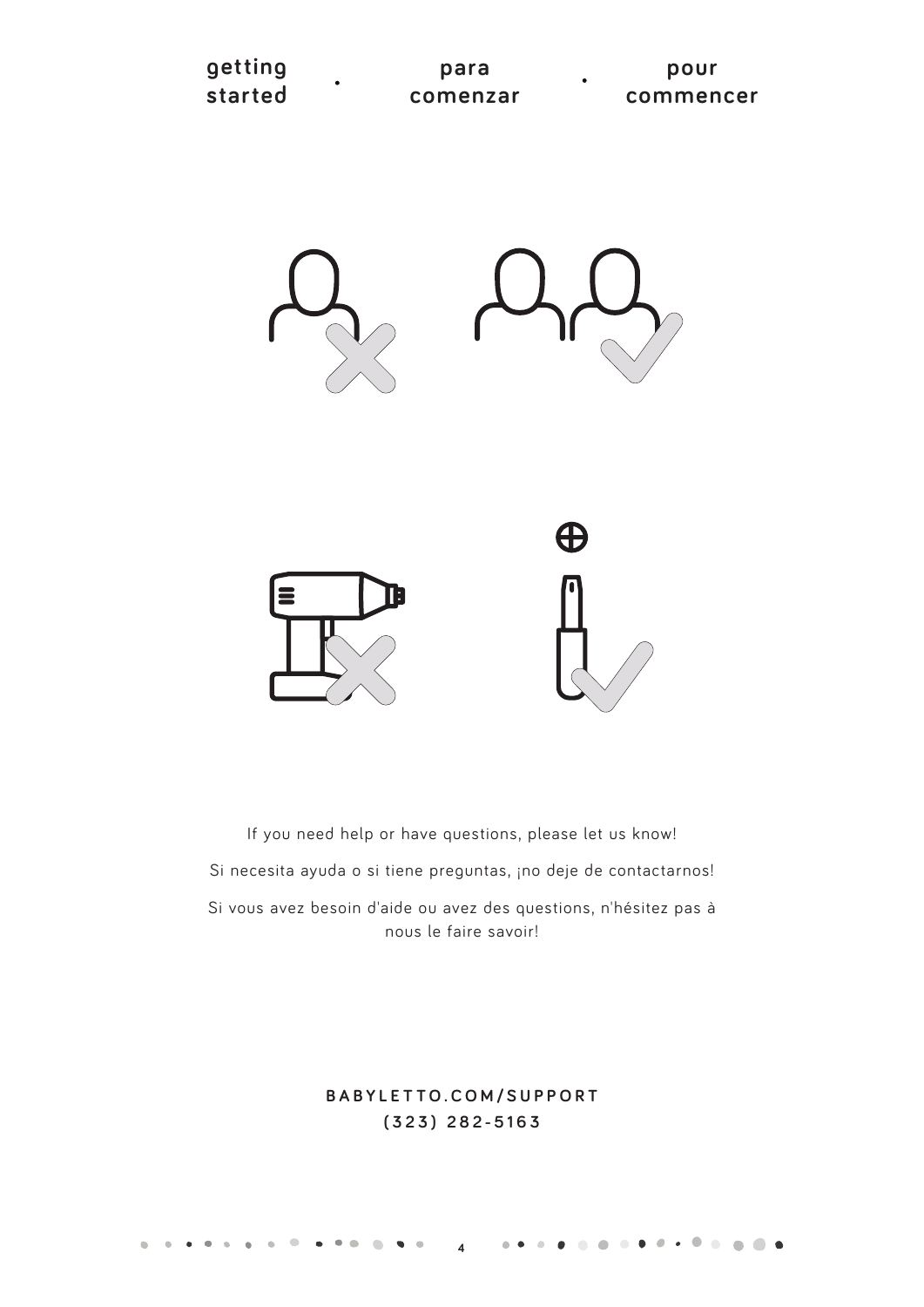



 $\mathsf{C}$ 

D





 $\frac{E}{2}$ 

 $\sqrt{ }$ 

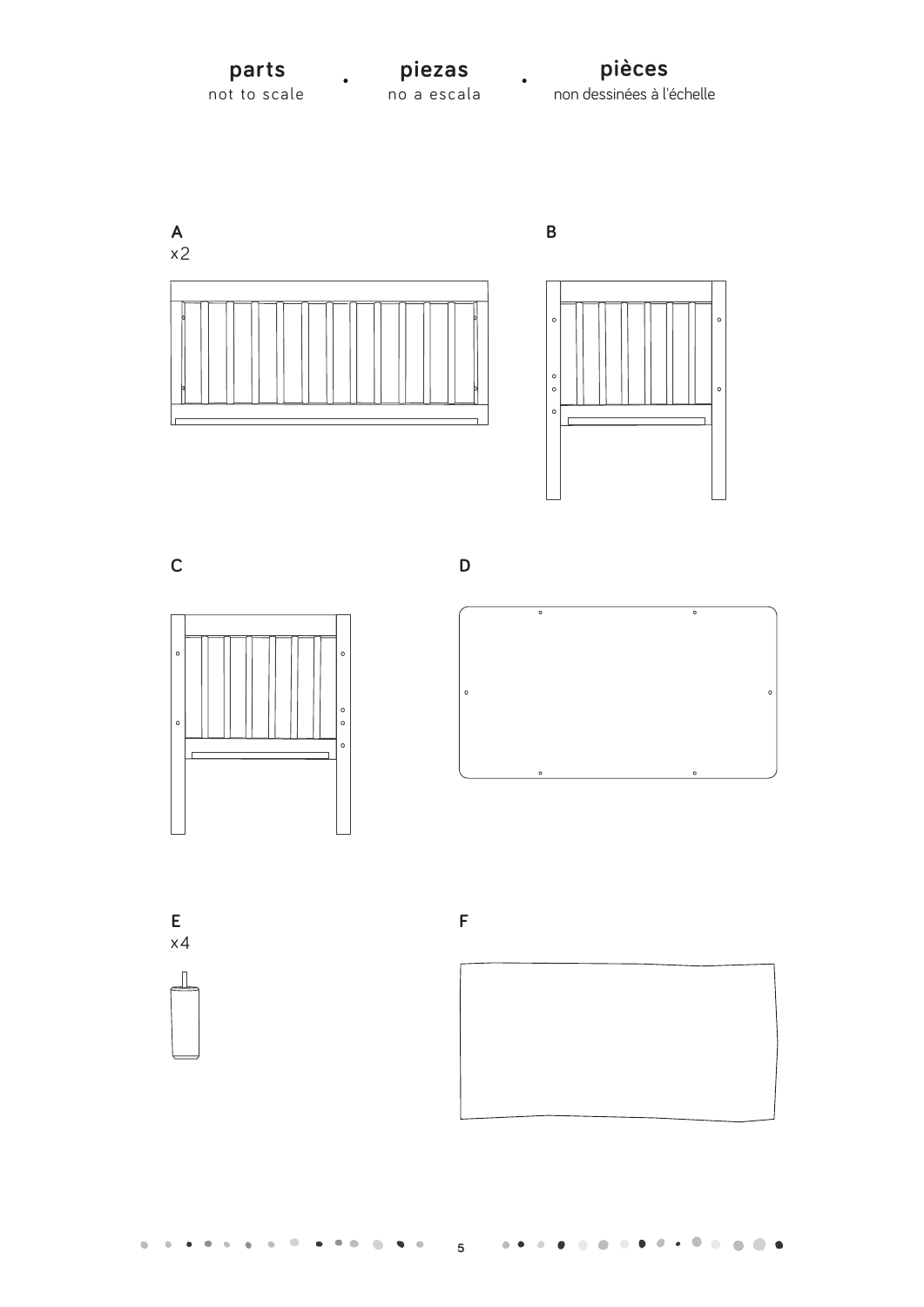| hardware    | herraje     | matériel        |  |
|-------------|-------------|-----------------|--|
| actual size | tamaño real | taille actuelle |  |
|             |             |                 |  |



1-1/2" AHB

 $1-1/2"$  AHB





**H3**

L W

AWR

 $\bullet$ 

 $\bullet$  $\begin{array}{c} \bullet \\ \bullet \end{array}$  $\bullet$ 

**H4**





 $\bullet$ ۸  $\bullet$  $\bullet$ **6**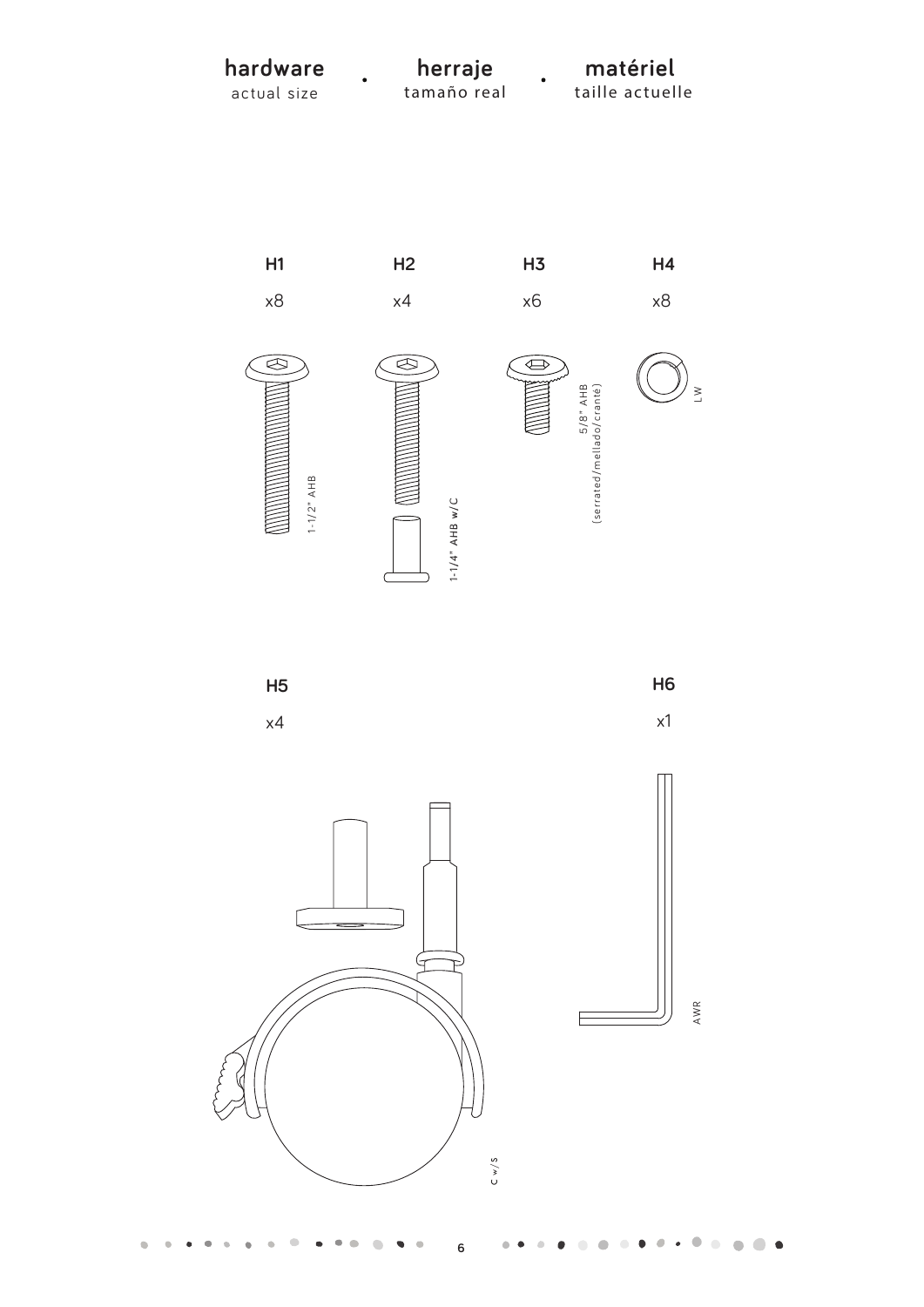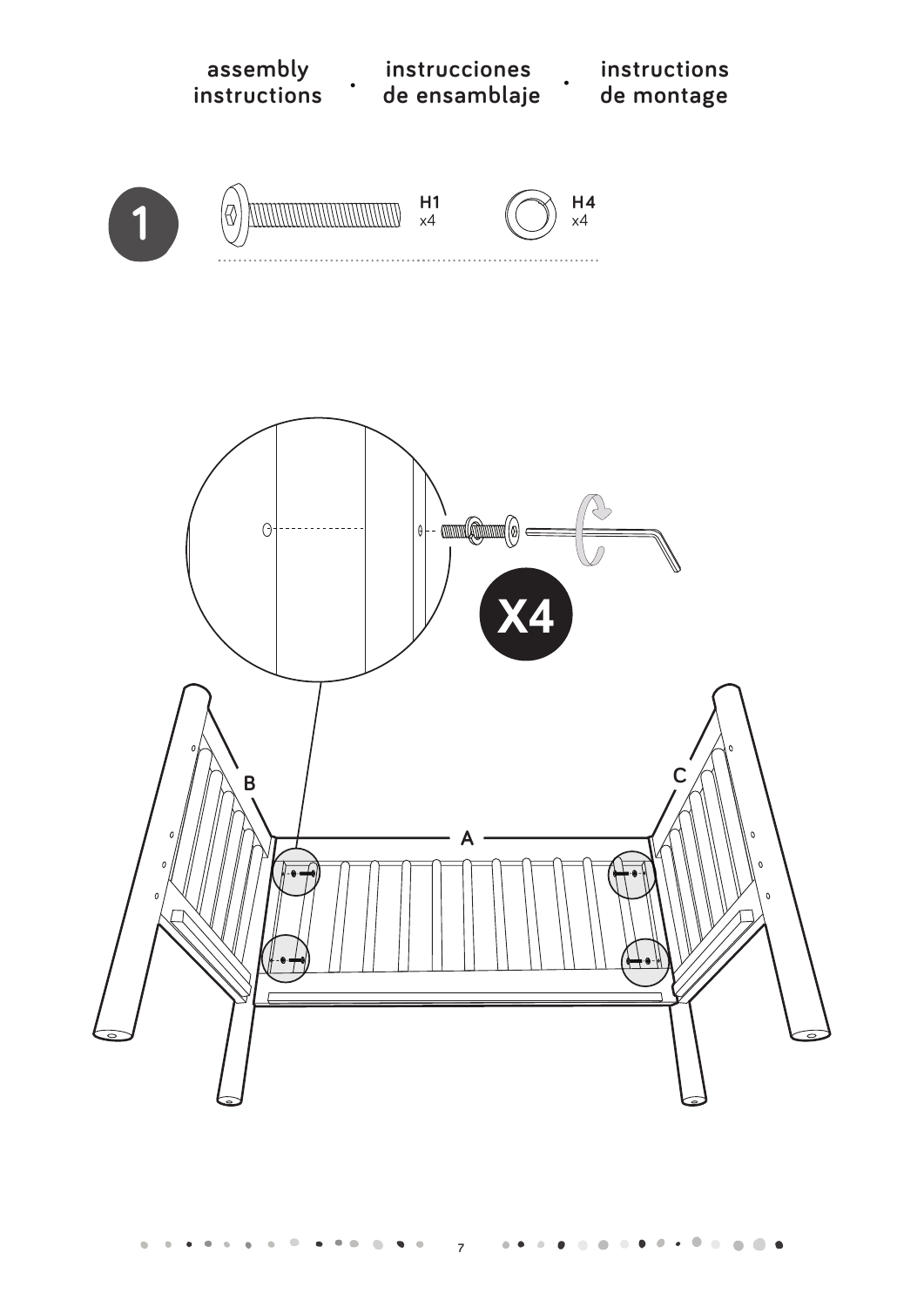



 $\mathbf{a}$ 

 $\bullet$   $\bullet$ 

 $\bullet$  $\bullet\bullet$ 

 $\sqrt{2}$  $\bullet$ 

 $\sim$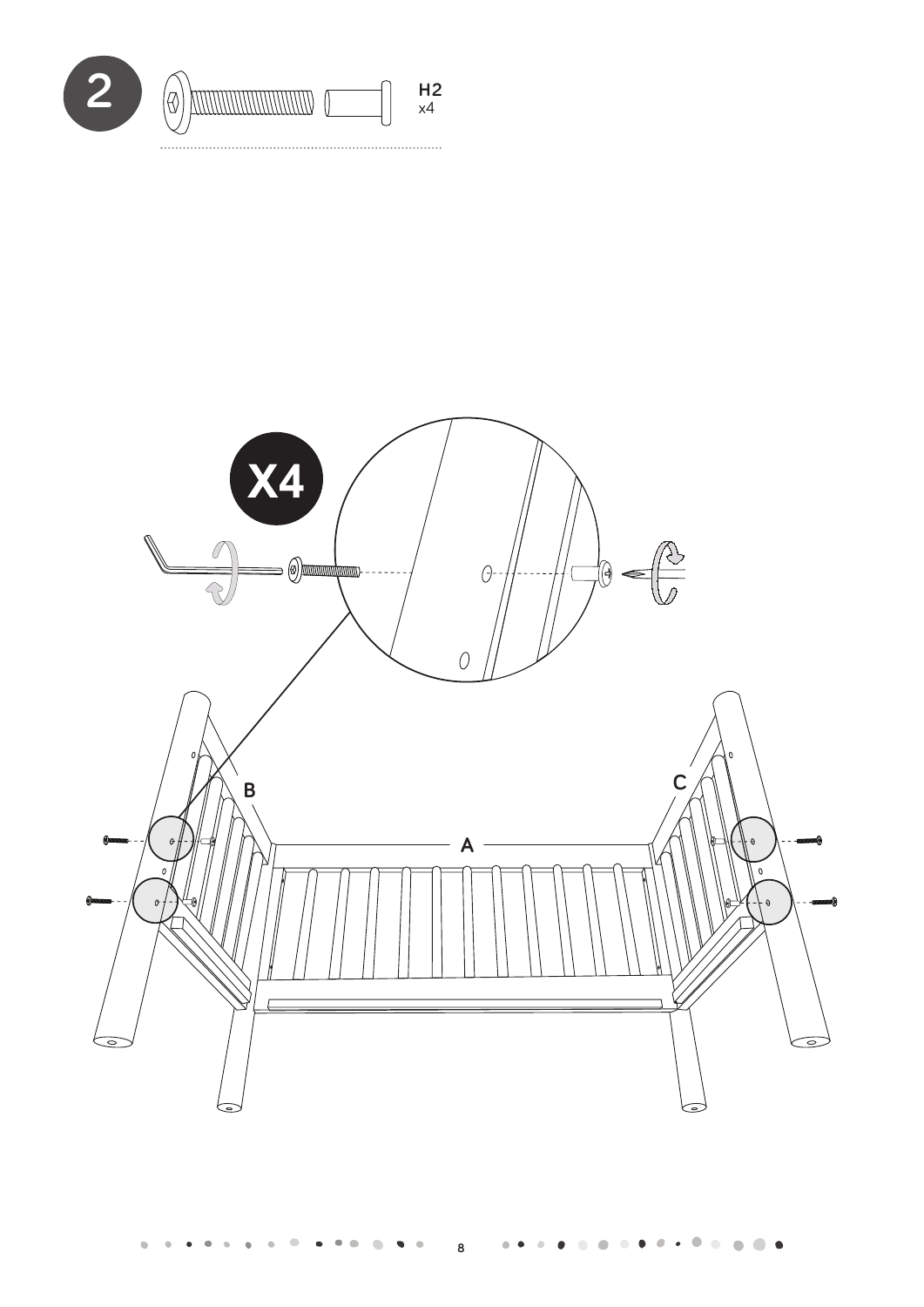



. . . . . . . . . . . . . . . .

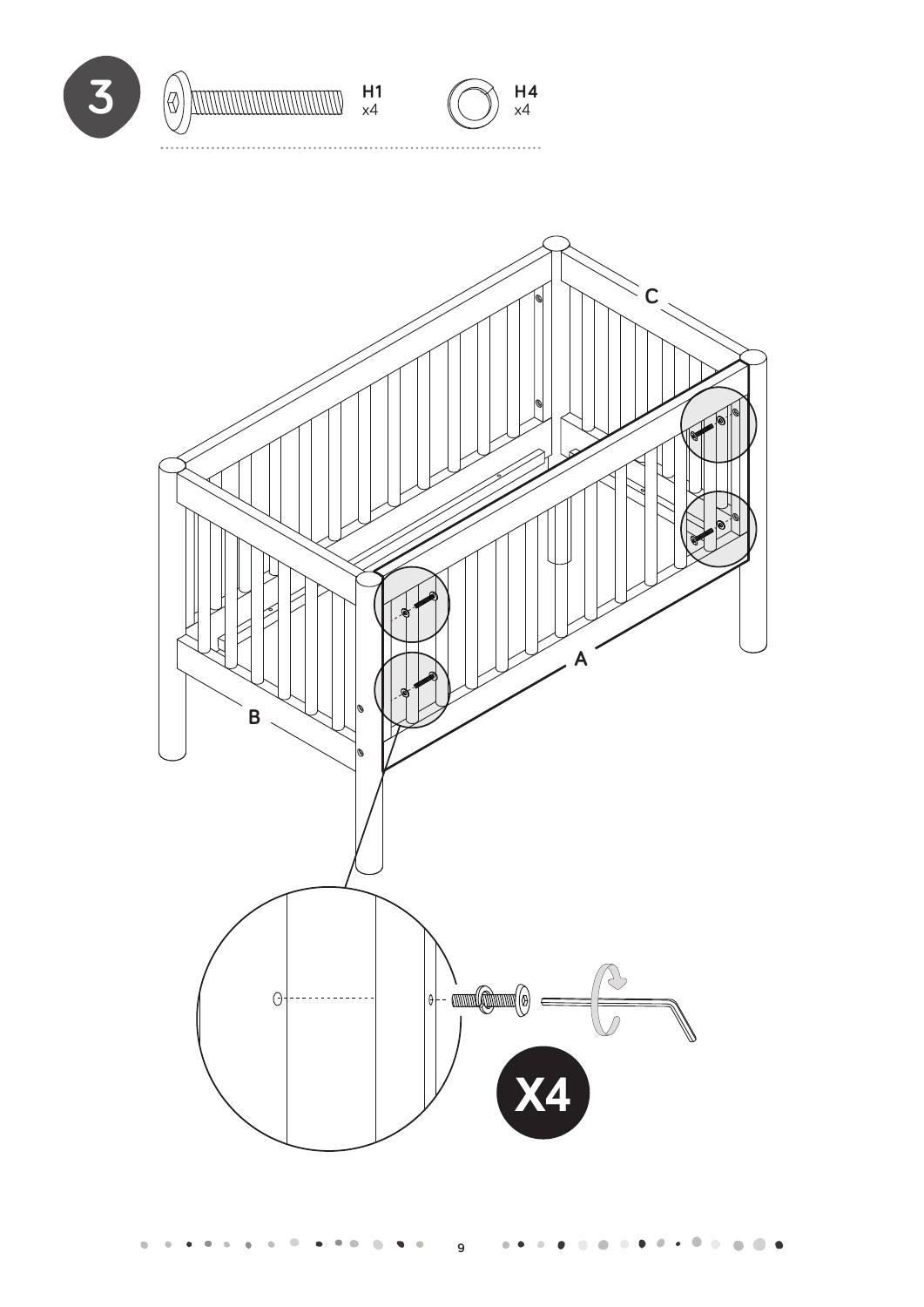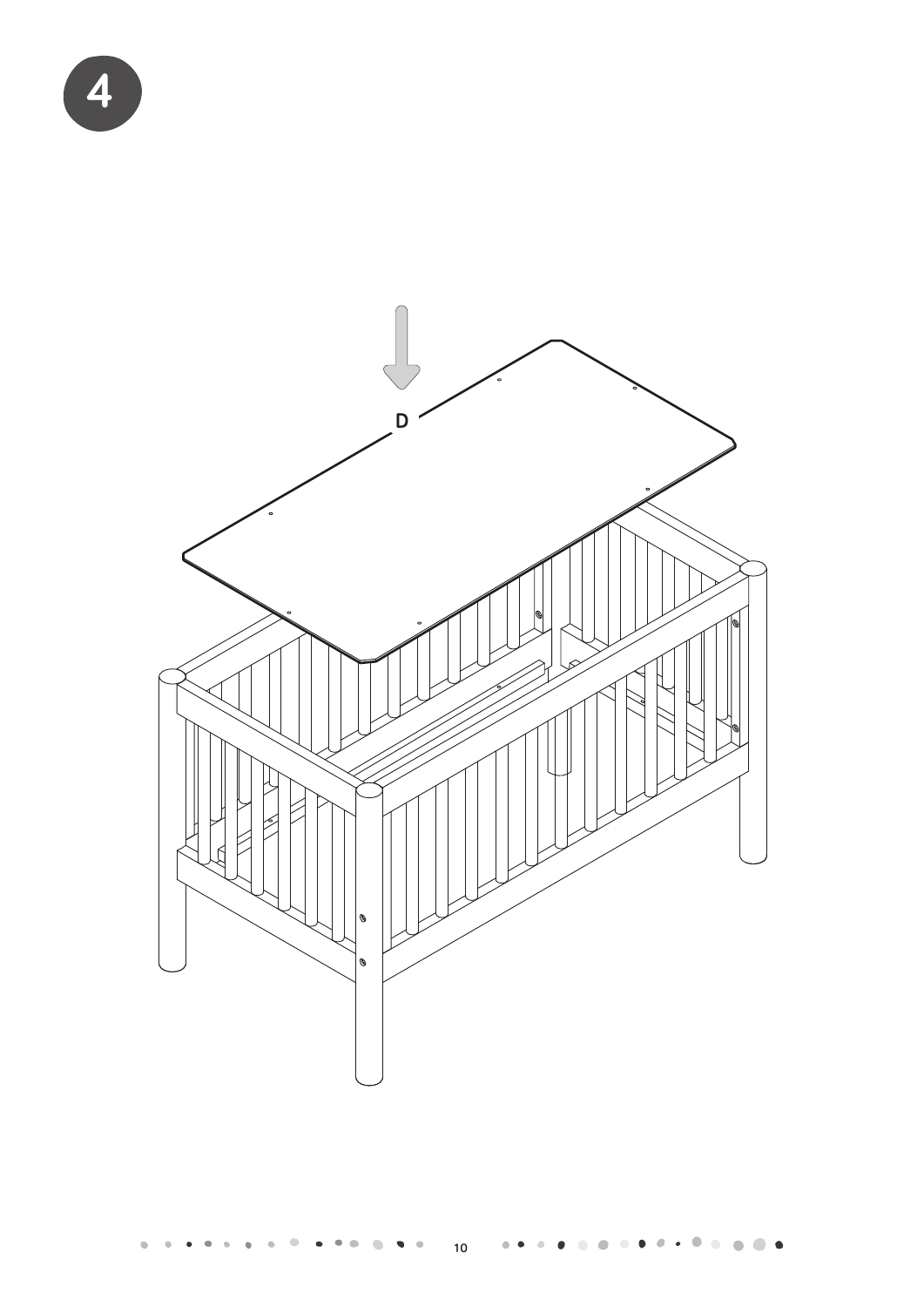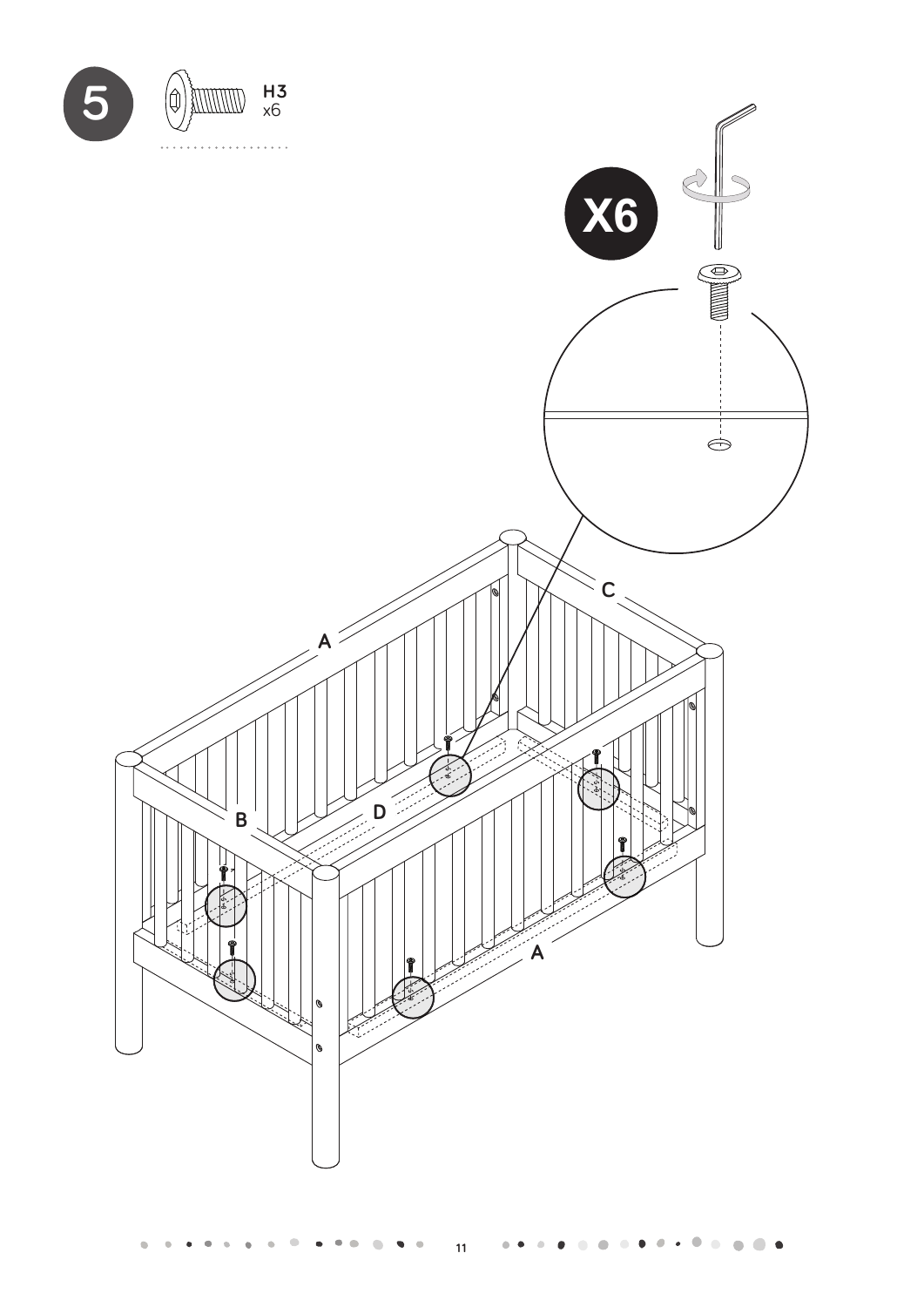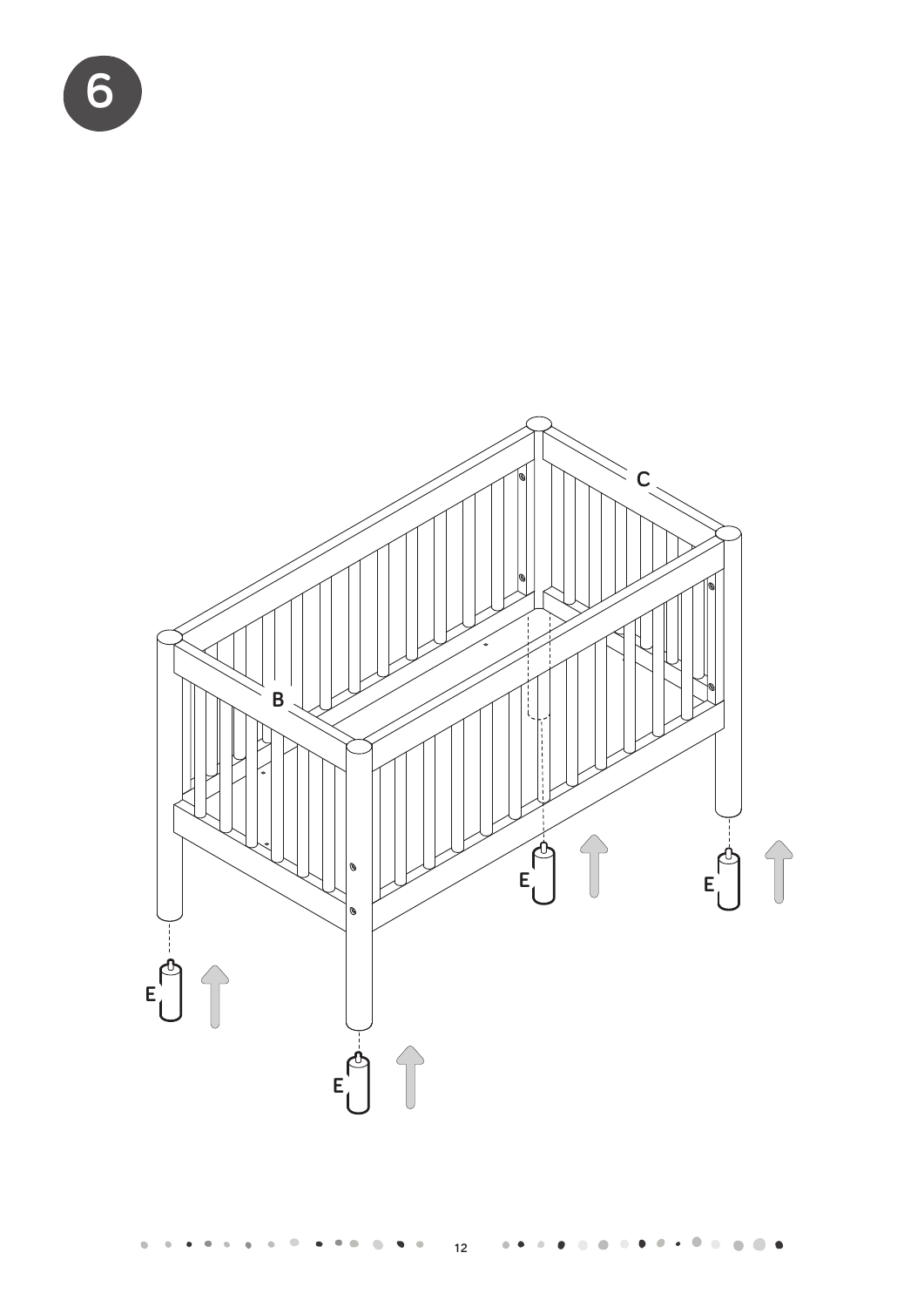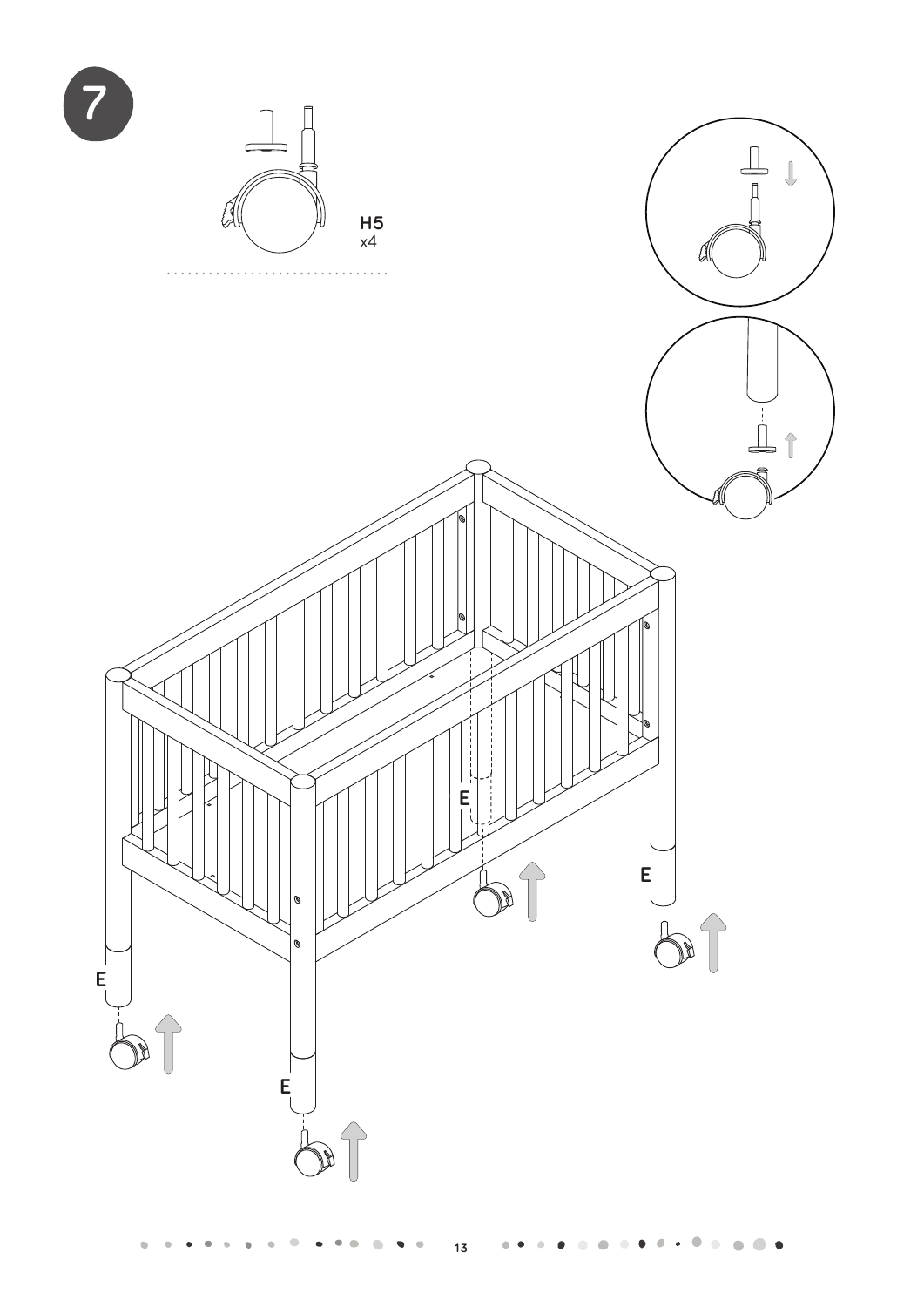

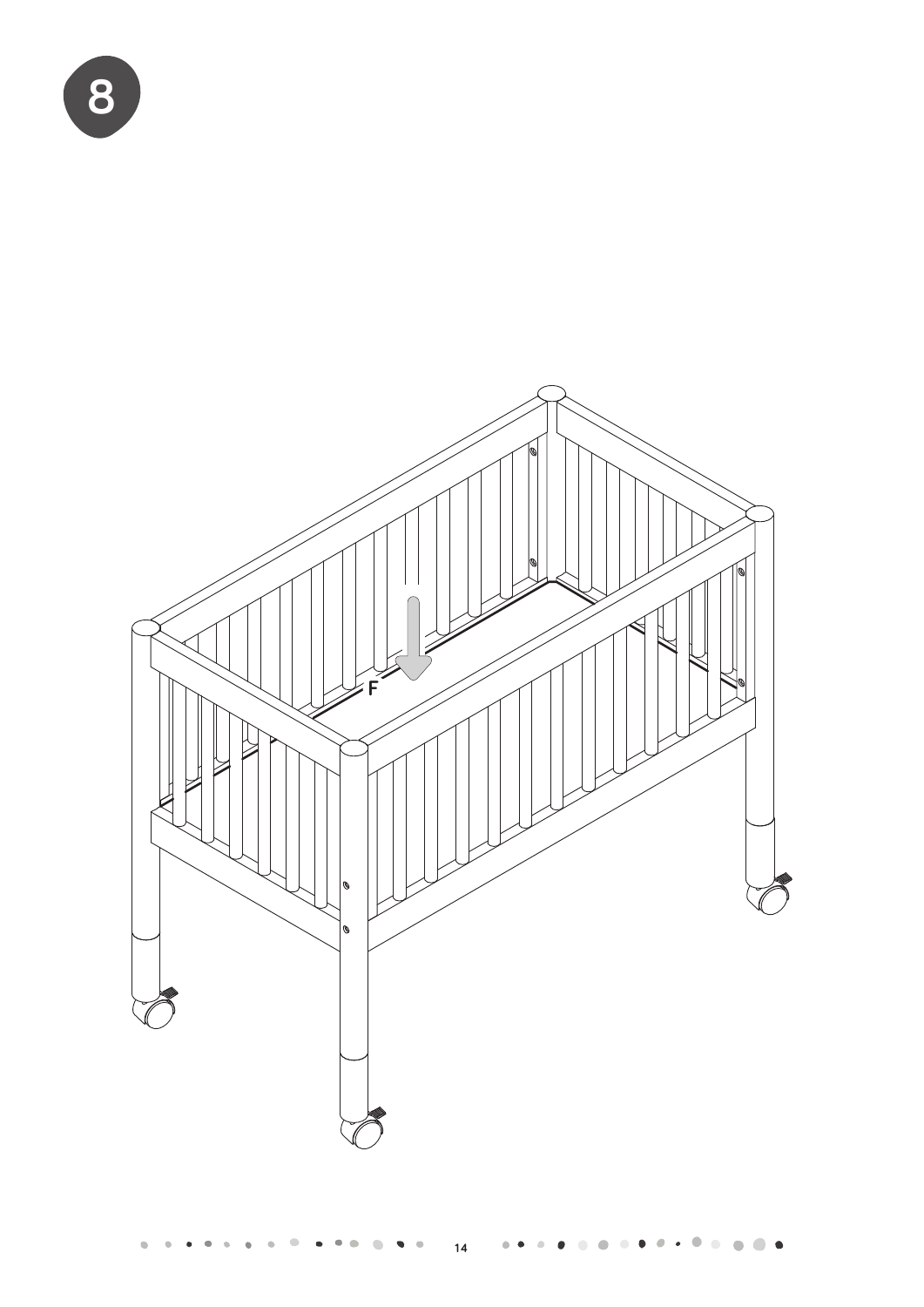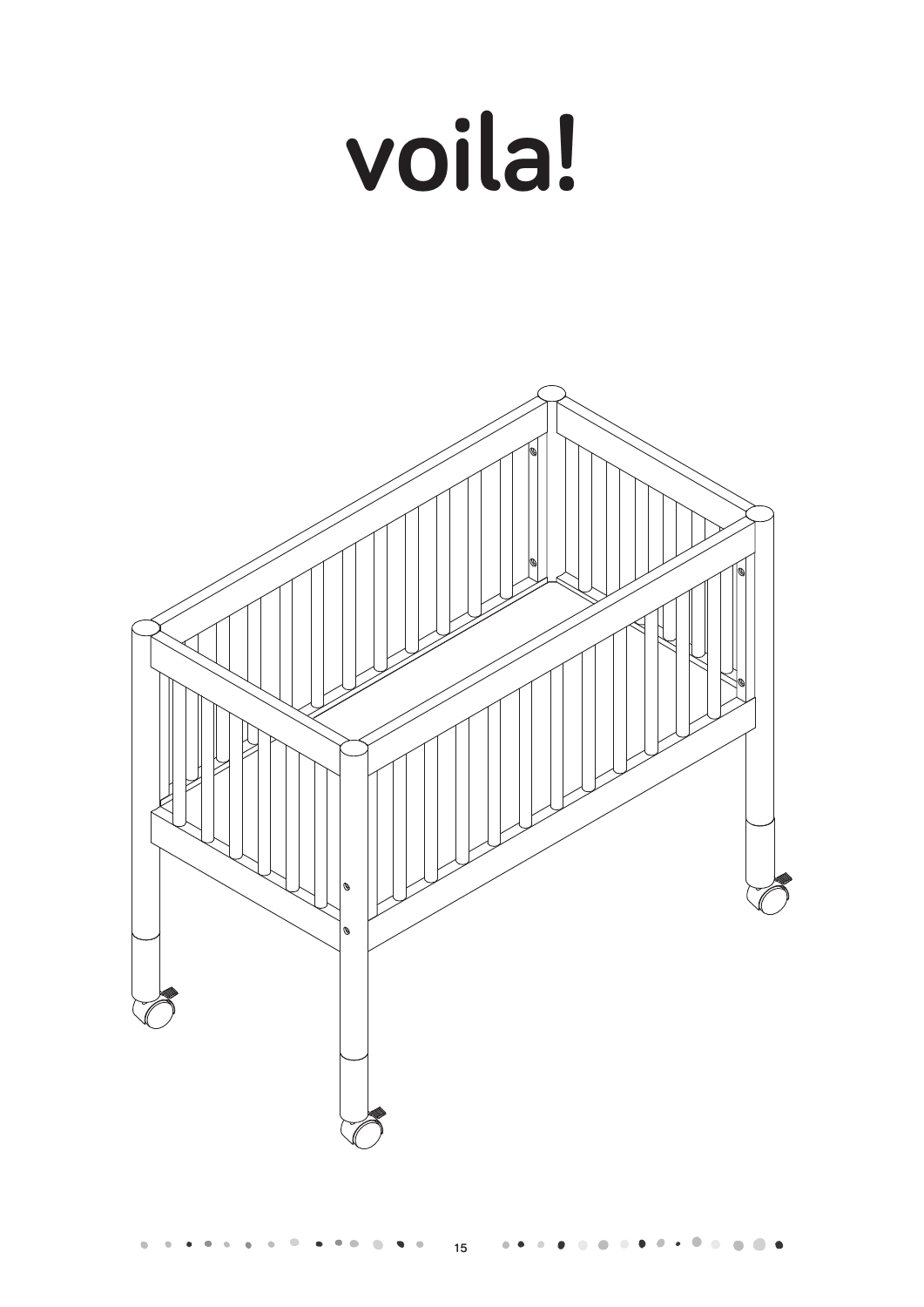## **WARNING**

**STOP USING THE BASSINET/ CRADLE WHEN A CHILD IS ABLE TO SIT, STAND, KNEEL OR ROLL OVER ON HIS/HER OWN. THE BASSINET/CRADLE COULD TIP OVER IF THE CHILD IS LEANING AGAINST THE RAILS OF THE BASSINET/CRADLE.**

**FAILURE TO FOLLOW THESE WARNINGS AND THE INSTRUCTIONS COULD RESULT IN SERIOUS INJURY OR DEATH.**

### **SUFFOCATION HAZARD**

Use only the pad provided by manufacturer. Infants have suffocated:

- In gaps between extra padding and side of the bassinet/cradle
- On soft bedding

## **FALL HAZARD**

To help prevent falls, do not use this product when the infant begins to push up on hands and knees or has reached manufacturer's recommended maximum weight 17.5 lbs (7.9 kg), whichever comes first.

Always check that the bassinet is securely locked on the base/stand by pulling upwards on the bassinet bed.

Do not use this bassinet if you cannot exactly follow the instructions that come with it.

Do not use this bassinet for a child who can roll over or who has reached 17.5 lbs (7.9 kg).

Use only the pad provided by manufacturer.

NEVER add a pillow, comforter, or another mattress for padding.

To reduce the risk of SIDS, pediatricians recommend healthy infants be placed on their backs to sleep, unless otherwise advised by your physician.

If a sheet is used with the pad, use only the one provided by the bassinet or cradle manufacturer or one specifically designed to fit the dimensions of the bassinet or cradle mattress.

Strings can cause strangulation! Do not place items with a string around a child's neck, such as hood strings or pacifier cords. Do not suspend strings over a bassinet or cradle or attach strings to toys.

Do not place this bassinet near a window or a patio door where a child could reach the cord of a blind or curtain and be strangled.

Check this bassinet regularly before using it and do not use it if any parts are loose or missing or if there are any signs of damage.

Do not substitute parts. Contact the manufacturer if replacement parts or additional instructions are needed.

## **CAUTION THE RECOMMENDED MAXIMUM WEIGHT OF THE OCCUPANT IS 17.5 LBS (7.9 kg). PLEASE READ THE CAUTION AND WARNING STATEMENTS INSERT BEFORE USING YOUR CRADLE.**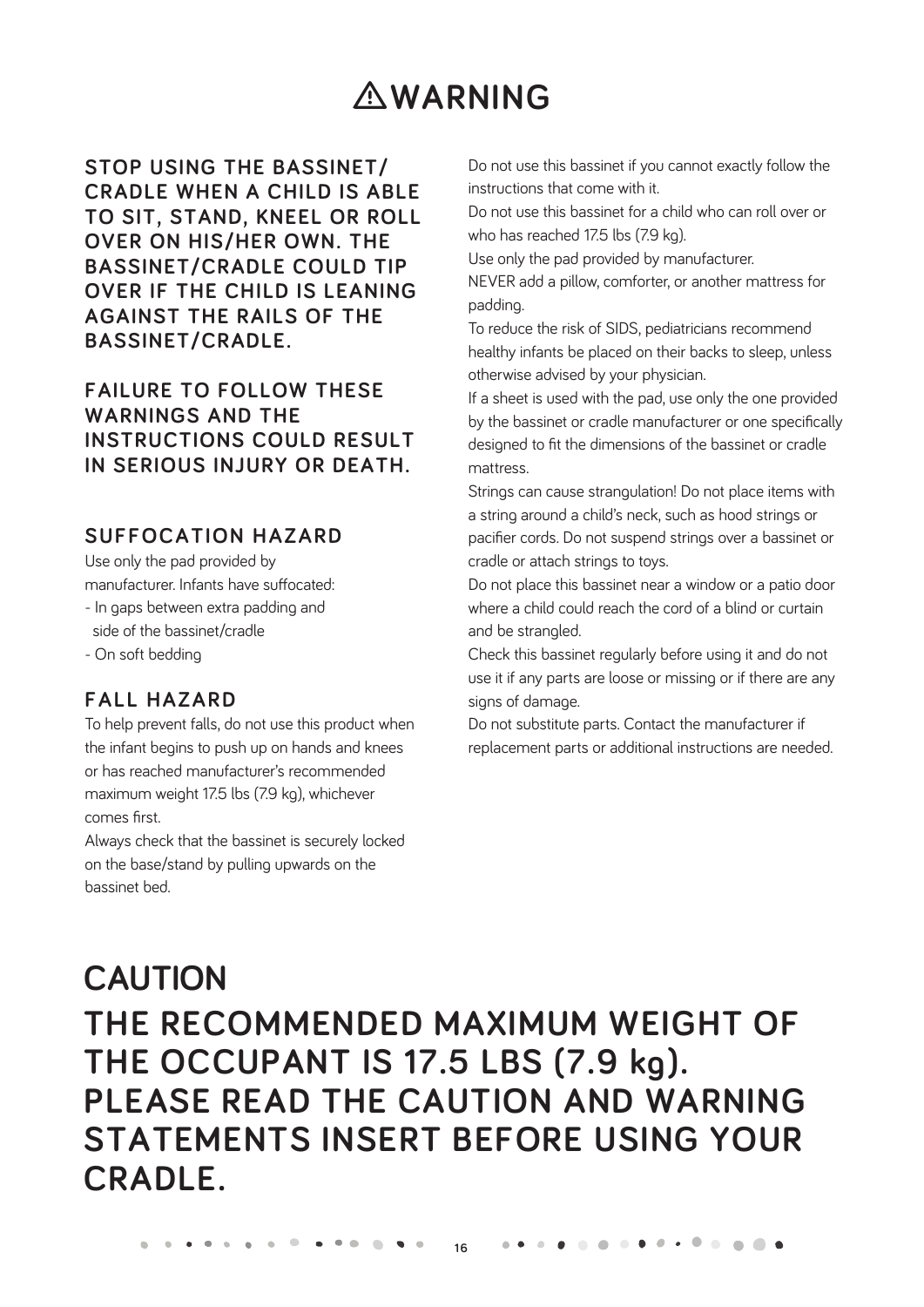#### **storage**



Because materials respond to temperature and humidity, it is important to store furniture in controlled environments. Furniture should not be placed in direct sunlight or near air-conditioning outlets, radiators, heaters, or humidifiers. Any changes such as extreme heat or cold, dampness, or dryness, may cause noticeable shrinkage or swelling of wood. Direct sunlight may affect the coloring of materials over time.

#### **care and cleaning**



To clean wood or metal parts, use a lint-free, soft cloth with a non-toxic cleaner. Wipe dry immediately. To avoid scratches or other damages, do not use abrasive chemicals or materials. For fabrics, we recommend using a non-toxic foaming fabric cleaner or leather cleaner where appropriate. Touch up kits are available for purchase by contacting us at:

**(323) 282-5163** or **INFO@MDBMAIL.COM**



### **registration**

Registering your product is simple. You can do so at:

**BABYLETTO.COM/REGISTRATIONS**



#### **part replacement**

If you would like to order replacement or missing parts, please visit us at: **BABYLETTO.COM/PARTS**

or you can contact us by mail at: **8700 REX RD. PICO RIVERA, CA 90660** 

#### **one year limited warranty**



Oops! Did we make a mistake? No worries, your Babyletto product is covered under warranty for one year after the date of purchase. For more details on our warranty policy, please visit:

**BABYLETTO.COM/WARRANTY**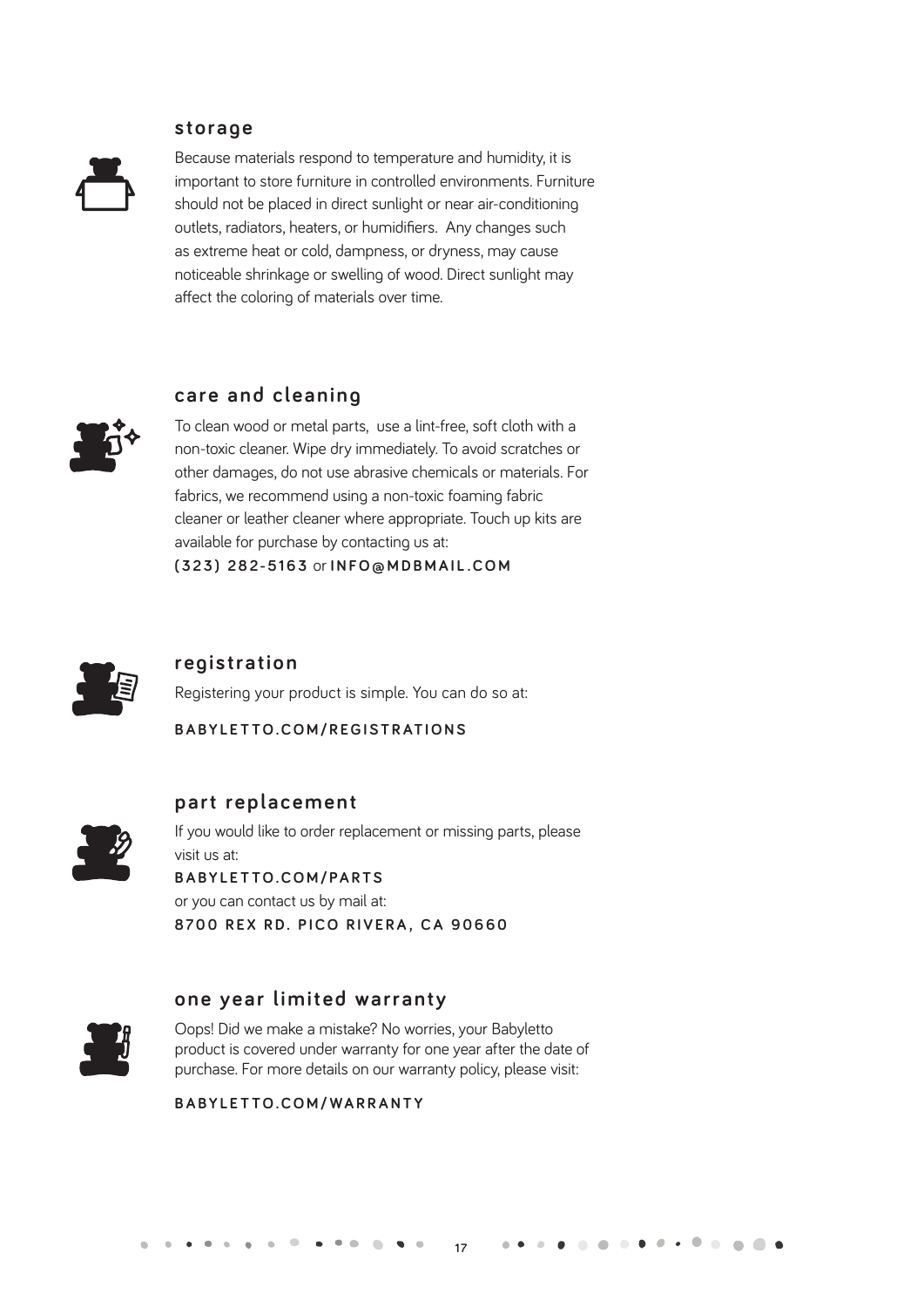## **ADVERTENCIA:**

**DEJE DE USAR EL MOISÉS/CUNA CUANDO EL NIÑO PUEDA SENTARSE, PARARSE, ARRODILLARSE O DARSE VUELTA SIN AYUDA. EL MOISÉS/ CUNA PODRÍA VOLCARSE SI EL NIÑO SE APOYA CONTRA LAS BARANDAS DEL MOISÉS/CUNA.**

## **SI NO SE SIGUEN ESTAS ADVERTEN-CIAS Y LAS INSTRUCCIONES PODRÍA OCASIONAR LESIONES GRAVES O FATALES.**

## **PELIGRO DE ASFIXIA**

Use solo la colchoneta provista por el fabricante. Los bebés se han asfixiado:

- En los huecos entre el acolchado adicional y el costado del moisés/cuna
- Sobre la ropa de cama blanda

## **PELIGRO DE CAÍDA**

Para ayudar a prevenir caídas, no use este producto cuando el niño comience a levantarse apoyándose con las manos y las rodillas o haya llegado al peso máximo de 7.9 kg (17.5 lbs) recomendado por el fabricante, lo que ocurra primero.

Siempre compruebe que el moisés esté firmemente trabado en la base tratando de levantar la cama del moisés.

No use este moisés si no puede seguir exactamente las instrucciones incluidas.

No use este moisés para un niño que pueda darse vuelta o que haya llegado a pesar 7.9 kg (17.5 lbs).

Use solo la colchoneta provista por el fabricante.

NUNCA agregue una almohada, edredón ni otro colchón para aumentar el acolchado.

Para reducir el riesgo del síndrome de muerte infantil súbita (SMIS), los pediatras recomiendan poner a los bebés sanos boca arriba para dormir, a menos que su médico le indique otras instrucciones.

Si se usa una sábana con la colchoneta, use solo la que entrega el fabricante del moisés o cuna o una que sea diseñada específicamente para adecuarse a las dimensiones del colchón del moisés o cuna.

¡Las cuerdas pueden causar estrangulación! No ponga objetos que tengan cuerdas alrededor del cuello de un niño, como cordones de capuchas o de chupetes. No suspenda cuerdas encima de un moisés o cuna ni ponga cordeles en los juguetes.

No ponga este moisés cerca de una ventana o puerta ventana donde un niño pueda alcanzar el cordón de una cortina o persiana que pueda estrangularlo.

Revise este moisés regularmente antes de usarlo y no lo use si hay alguna pieza suelta o faltante o si tiene señales de daño.

No sustituya piezas. Póngase en contacto con el fabricante si necesita piezas de repuesto o instrucciones adicionales.

**PRECAUCIÓN EL PESO MÁXIMO RECOMENDADO DE QUIEN USE EL PRODUCTO ES DE 7.9 KGS (17.5 LB). LEA EL INSERTO DE PRECAUCIÓN Y LAS ADVERTENCIAS ANTES DE USAR LA CUNA.**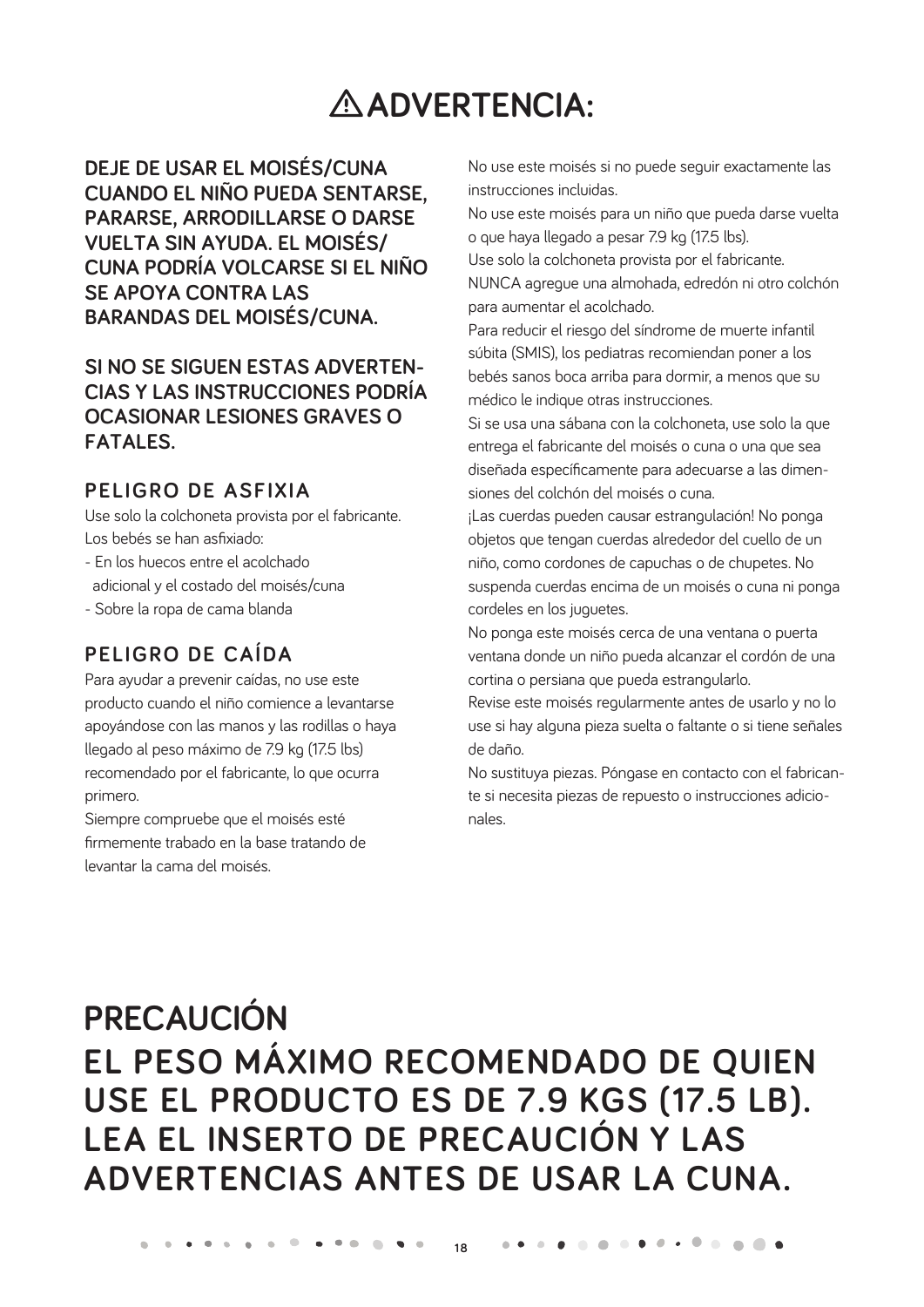#### **almacenamiento**



Dado que los materiales responden a la temperatura y la humedad, es importante guardar muebles en ambientes controlados. No deben ponerse los muebles a la luz solar directa ni cerca de salidas de aire acondicionado, radiadores, calefactores ni humidificadores. Cualquier cambio como los extremos de calor o frío, humedad o sequedad, pueden causar notoriamente encogimiento o hinchazón en la madera. La luz solar directa puede afectar la coloración de los materiales con el paso del tiempo.

#### **cuidado y limpieza**



Para limpiar piezas de madera o metal, use un paño suave sin pelusa con un limpiador no tóxico. Seque con un paño inmediatamente. Para evitar rayar o dañar la superficie, no use agentes químicos ni materiales abrasivos. En cuanto a las telas, recomendamos usar una espuma limpiadora no tóxica para telas o un limpiador para cuero según corresponda. Hay kits para retocar disponibles para la venta contactándonos en: **(323) 282-5163** o **INFO@MDBMAIL.COM**



#### **registrarse**

Es sencillo registrar su producto. Puede hacerlo en:

**BABYLETTO.COM/REGISTRATIONS**



#### **recambio de piezas**

Si quisiera pedir repuestos o piezas faltantes, visítenos en: **BABYLETTO.COM/PARTS** o puede contactarnos por correo en: **8700 REX RD. PICO RIVERA, CA 90660** 

#### **garantía limitada de un año**



¡Ups! ¿Cometimos un error? No se preocupe, este producto Babyletto está cubierto por una garantía de un año a partir de la fecha de compra. Para conocer más detalles sobre nuestra política de garantía, visite:

#### **BABYLETTO.COM/WARRANTY**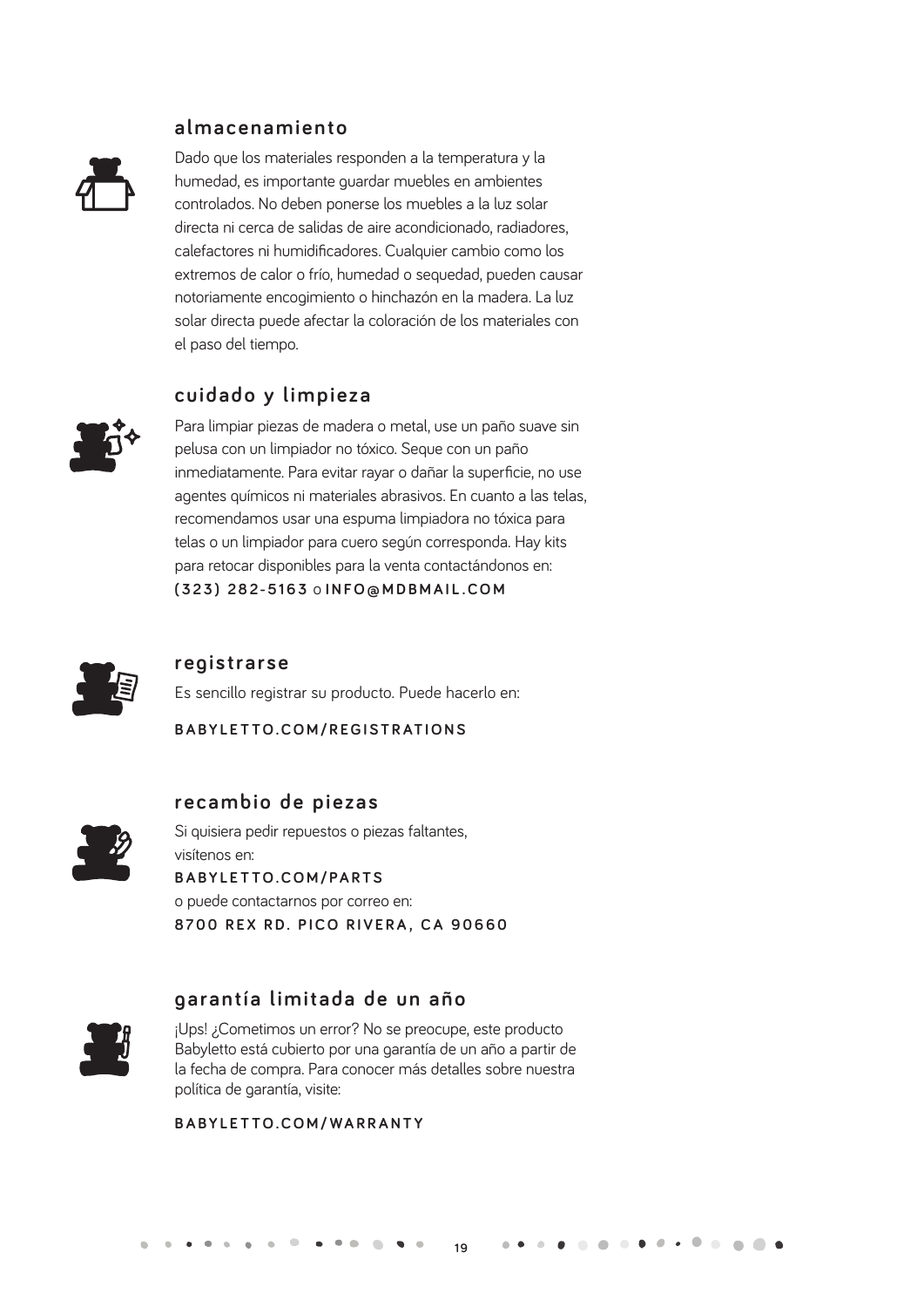## **AVERTISSEMENT:**

**CESSER L'UTILISATION DU BERCEAU DÈS QUE L'ENFANT EST CAPABLE DE S'ASSEOIR, DE SE LEVER, DE MARCHER À QUATRE PATTES OU DE SE RETOURNER TOUT SEUL. LE BERCEAU POURRAIT BASCULER SI L'ENFANT SE PENCHE CONTRE L'UN DES CÔTÉS DU BERCEAU.**

## **LE NON-RESPECT DES AVERTISSEMENTS ET DIRECTIVES D'ASSEMBLAGE PEUT ENTRAÎNER DE GRAVES BLESSURES OU LA MORT.**

### **RISQUE DE SUFFOCATION**

Utiliser seulement le matelas fourni par le fabricant. Des bébés se sont étouffés :

- Dans les espaces entre le matelassage supplémentaire et le côté du lit de bébé/berceau.
- Sur des articles de literie mous.

## **RISQUE DE CHUTE**

Pour éviter les chutes, ne pas utiliser ce produit lorsque l'enfant commence à se soulever avec les mains et les genoux ou a atteint le poids maximum de 7,9 kg (17,5 lb), recommandé par le fabricant, selon ce qui advient en premier. S'assurer que le lit de bébé est solidement fixé sur la base/le socle en tirant le lit de bébé vers le haut.

Ne pas utiliser ce moïse à moins d'être en mesure de suivre précisément les instructions qui l'accompagnent. Ne pas utiliser ce moïse si l'enfant est capable de se retourner ou a atteint 7,9 kg (17,5 lb).

N'utiliser que le coussin fourni par le fabricant. NE JAMAIS ajouter un oreiller, un édredon ou un autre matelas.

Pour réduire les risques de SMSN, les pédiatres recommandent de placer les nourrissons en bonne santé sur le dos pour dormir,

sauf indication contraire de votre médecin.

Si un drap est utilisé sur le coussin, n'utiliser que celui fourni par le fabricant du berceau ou du lit de bébé ou un drap spécialement conçu pour s'ajuster aux dimensions du matelas du berceau ou du lit de bébé. Les cordons peuvent causer un étranglement! Ne placer aucun article muni d'un cordon autour du cou d'un enfant comme que les cordons d'un capuchon ou d'une sucette. Ne pas suspendre de ficelles au-dessus du berceau ou du lit de bébé, ni en attacher aux jouets. Ne pas placer le moïse près d'une fenêtre ou d'une porte-fenêtre où l'enfant pourrait se saisir des cordes d'un store ou d'un rideau et s'étrangler.

Vérifier régulièrement le moïse préalablement à son utilisation et ne pas l'utiliser en cas de détection d'une pièce desserrée, de pièce manquante ou de tout signe de dommages.

Ne pas substituer une pièce à une autre. Communiquer avec le fabricant pour obtenir, au besoin, une pièce de rechange ou des instructions supplémentaires.

## **MISE EN GARDE LE POIDS MAXIMUM RECOMMANDÉ DE L'OCCUPANT EST DE 7,9 KG (17,5 LB). PRIÈRE DE LIRE LE FEUILLET DE MISES EN GARDE ET D'AVERTISSEMENTS AVANT D'UTILISER CE BERCEAU.**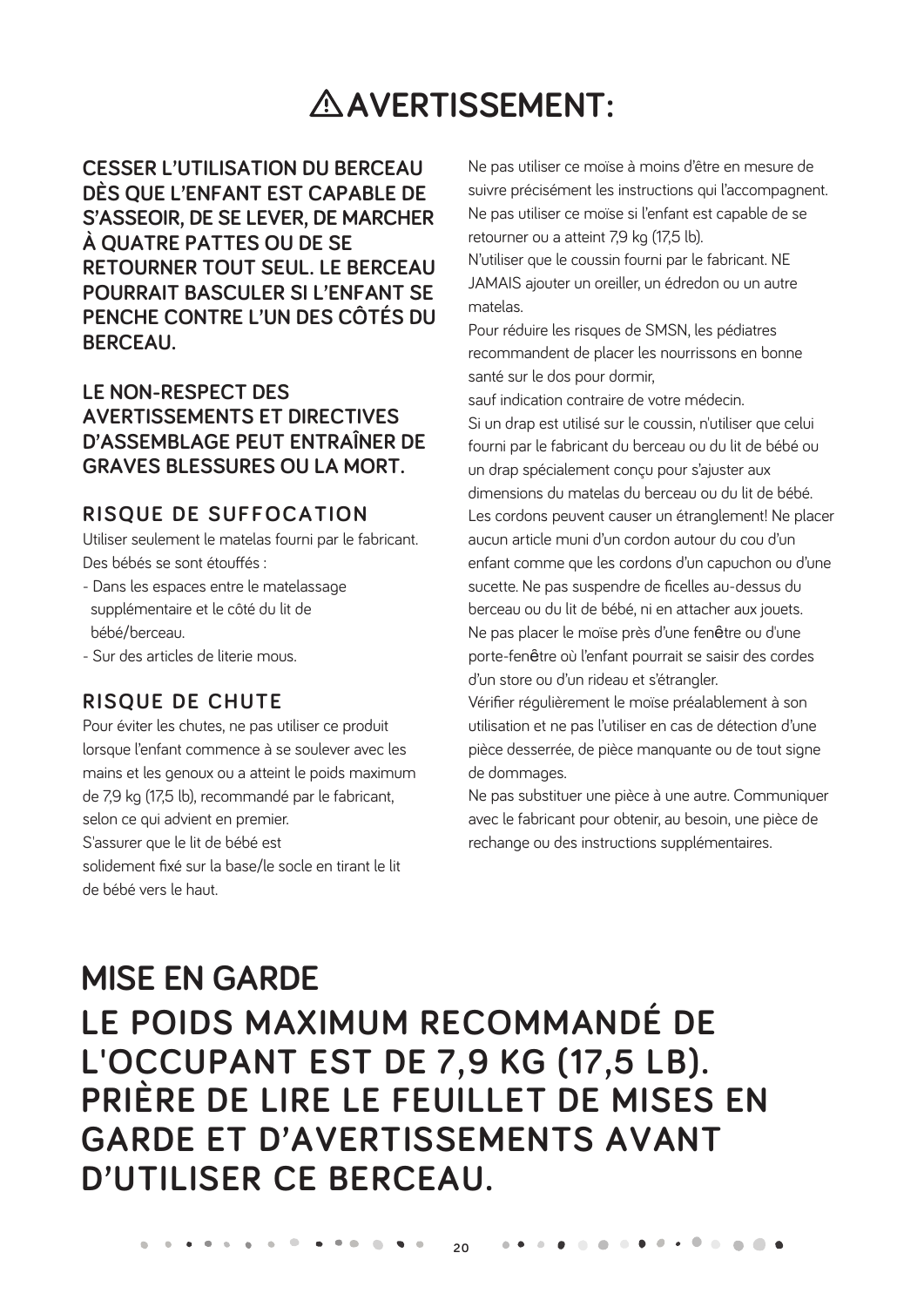#### **rangement**



Compte tenu que les matériaux réagissent à la température et à l'humidité, il importe de ranger le mobilier dans des environnements contrôlés. Le mobilier ne doit pas être placé en plein soleil ni près des sorties d'air climatisé, des radiateurs, des appareils de chauffage ou des humidificateurs. Tout changement comme un froid ou une chaleur extrême, de l'humidité ou de la sécheresse pourrait causer la contraction ou le gonflement du bois. La lumière directe du soleil peut altérer la couleur des matériaux au fil du temps.

#### **nettoyage et entretien**



Pour nettoyer le bois ou les pièces métalliques, utilisez un chiffon doux sans peluche et un produit nettoyant non toxique. Essuyez immédiatement. Pour éviter les égratignures ou autres dommages, veillez à ne pas utiliser des produits chimiques ou des matériaux abrasifs. Pour les tissus, il est recommandé d'utiliser un produit nettoyant pour tissus non toxique ou pour cuir le cas échéant. Il est possible de se procurer des nécessaires de retouches en nous contactant à : **(323) 282-5163** ou **INFO@MDBMAIL.COM**



#### **enregistrement**

L'enregistrement du produit est simple à réaliser. Il suffit d'aller sur la page :

**BABYLETTO.COM/REGISTRATIONS**



### **pièces de rechange**

Pour commander des pièces de rechange ou manquantes, veuillez visiter : **BABYLETTO.COM/PARTS**

ou communiquer avec nous par courriel à l'adresse : **8700 REX RD. PICO RIVERA, CA 90660** 

#### **garantie limitée d'un an**



Oups! Avons-nous fait un erreur? Ne vous inquiétez pas. Votre produit Babyletto est couvert par une garantie d'un an à compter de la date d'achat. Pour plus de détails sur la politique de garantie, veuillez visiter :

#### **BABYLETTO.COM/WARRANTY**